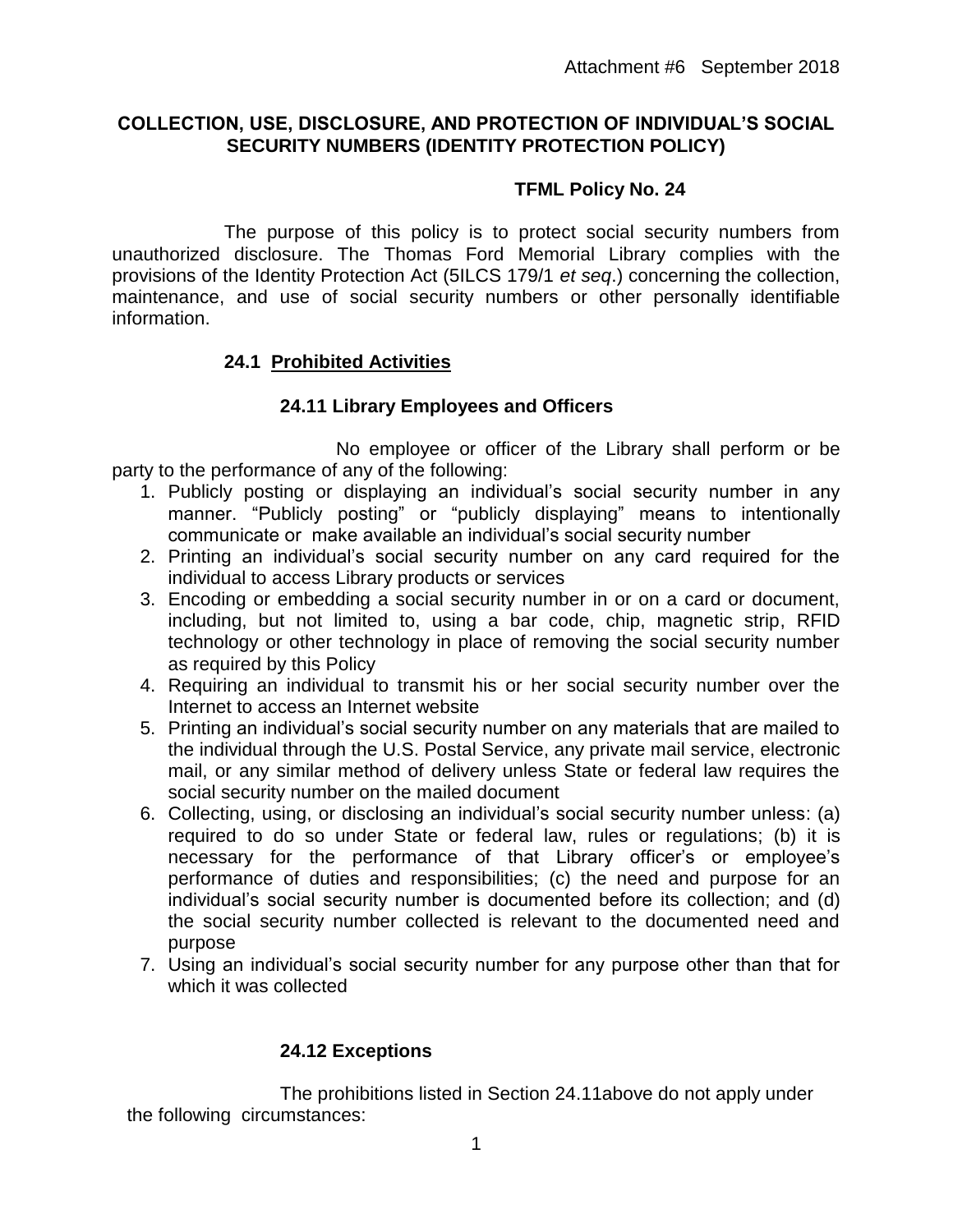24.121 Any material mailed in connection with the administration of the Unemployment Insurance Act, any tax administered by the Department of Revenue, and documents sent as part of an application or enrollment process to establish, amend, or terminate an account, contract, or policy or to confirm the accuracy of an individual's social security number. A social security number that may be permissibly mailed under this Section may not be printed, in whole or in part, on a postcard or other mailer that does not require an envelope or that may be visible through an envelope without having been opened.

 24.122 The disclosure of an individual's social security number to agents, employees, contractors, or subcontractors of the Library, or disclosure to another governmental entity or its agents, employees, contractors, or subcontractors, if disclosure is necessary in order for the Library to perform its duties and responsibilities; and, if disclosing to a contractor or subcontractor, prior to such disclosure, the officer or employee of the Library must first receive a copy of the contractor's or subcontractor's policy that sets forth how the requirements imposed under this Policy of the Library, to protect an individual's social security number, will be achieved.

 24.123 The disclosure of an individual's social security number pursuant to a court order, warrant or subpoena

 24.124 The collection, use, or disclosure of an individual's social security number in order to ensure the safety of Library employees; persons committed to correctional facilities, local jails, and other law enforcement facilities or retention centers; wards of the State; and all persons working in or using the Library facility

 24.125 The collection, use, or disclosure of an individual's social security number for internal verification or administrative purposes

 24.126 The collection, use, or disclosure of an individual's social security number to investigate or prevent fraud, conduct background checks, collect a debt, obtain a credit report from a consumer reporting agency under the Fair Credit Reporting Act, undertake any permissible purpose enumerated under the federal Gramm Leach Bliley Act, or locate a missing person who is due a benefit, such as a pension or unclaimed property benefit.

## **24.2 Public Inspection and Copying of Documents**

 24.21 All officers and employees of the Library must comply with the provisions of any other State law with respect to allowing public inspection and copying of information or documents containing all or any portion of an individual's social security number

 24.22 All officers and employees of the Library *must redact* social security numbers from the information or documents before allowing the public inspection or copying of the information or documents, as such information is exempt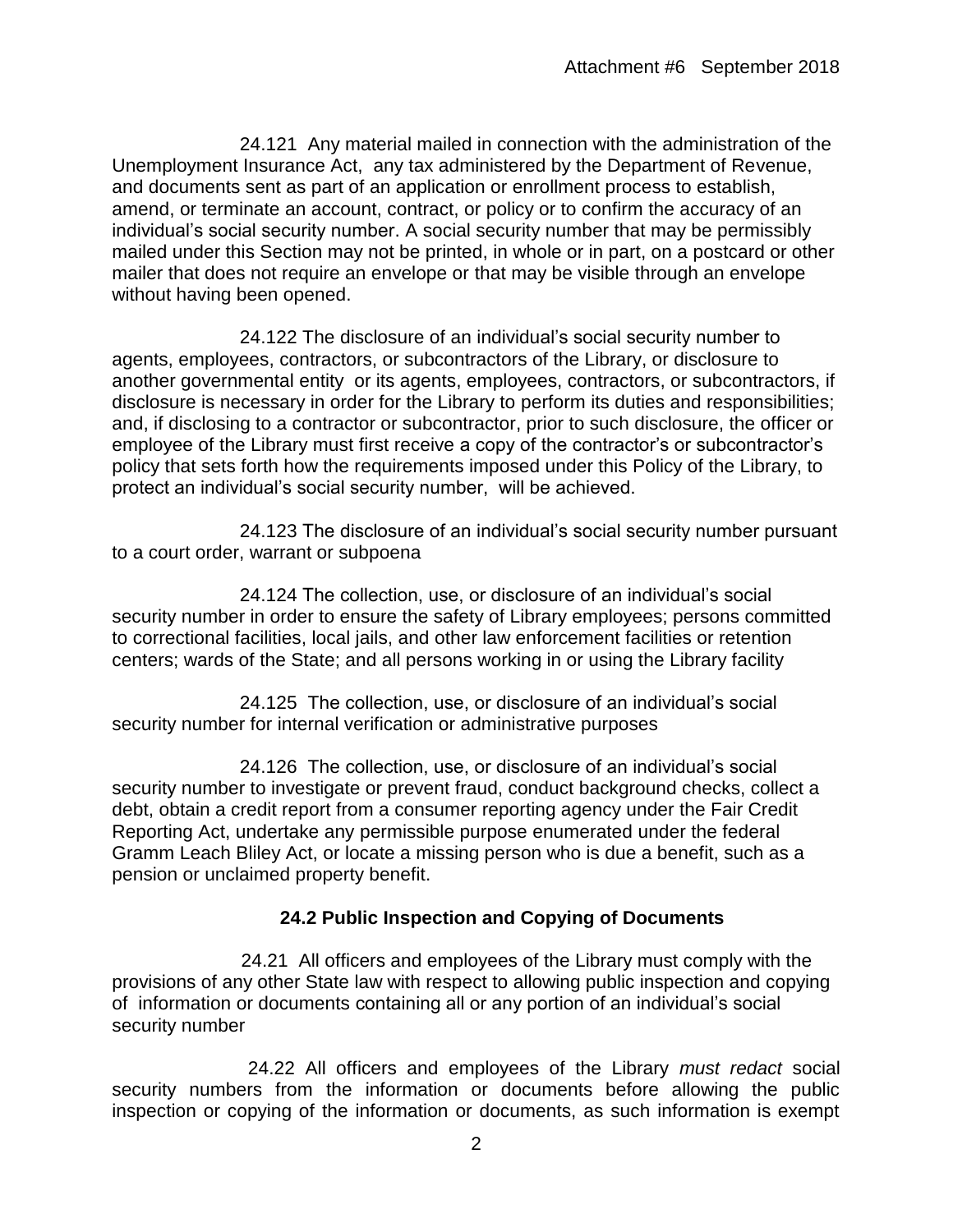from disclosure under the Freedom of Information Act, pursuant to 5 ILCS 140/7(1)(b) as "private information, " as defined by 5 ILCS 140/2(c-5).

## **24.3 Compliance with State and Federal Laws**

 24.31 This Policy does not apply to the collection, use or disclosure of an individual's social security number as required by State or federal law, rule, or regulation.

 24.32 This policy does not apply to documents that are required to be open to the public under any State or federal law, rule or regulation, applicable case law, Supreme Court Rule, or the Constitution of the State of Illinois.

 24.33 If a federal law takes effect requiring any federal agency to establish a unique patient health identifier program, the Library's compliance with said program shall not be deemed a violation of this Policy or the Act.

 24.34 This Policy does not supersede any more restrictive law, rule, or regulation concerning the collection, use, or disclosure of an individual's social security number.

#### **24.4 Identity-Protection Requirements**

 24.41 All officers and employees of the Library identified as having access to social security numbers in the course of performing their duties, shall receive training concerning the protection of the confidentiality of social security numbers. Said training shall include instructions on the proper handling of information that contains social security numbers from the time of collection through the destruction of the information.

 24.42 Only officers and employees of the Library who are required to use or handle information or documents that contain social security numbers shall have access to such information or documents.

 24.43 Social security numbers requested from an individual shall be provided in a manner that makes the social security number easily redacted if required to be released as part of a public records request.

 24.44 When collecting a social security number, or upon request by the individual providing the social security number, a statement of the purpose or purposes for which the Library is collecting and using the social security number shall be provided.

 24.45 The Library Administrator shall make sure that all officers and employees of the Library are aware of the existence of this Policy, and shall make a copy of this Policy available to each officer and employee. If the Library amends this Policy, then the Library Administrator shall advise all officers and employees of the